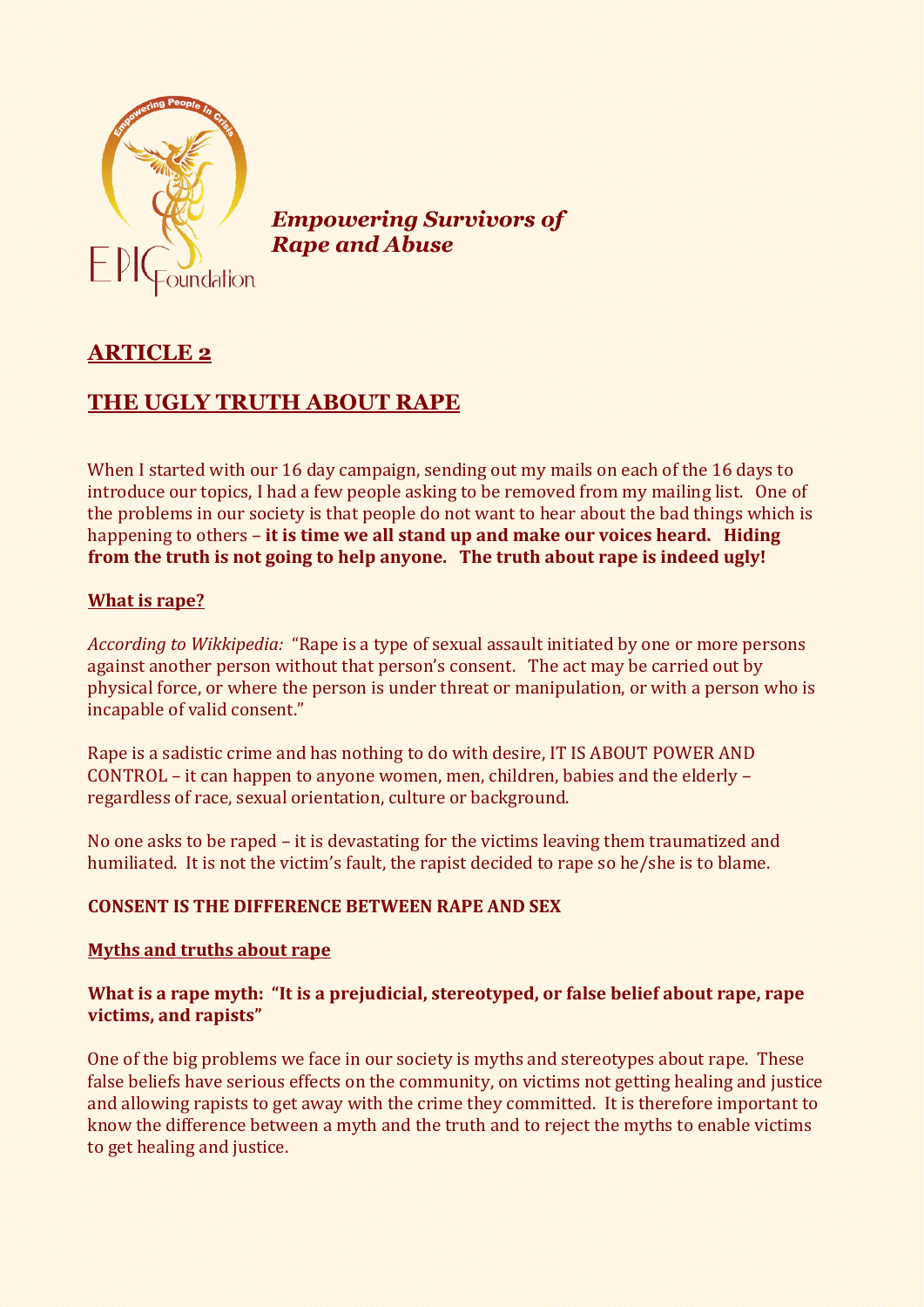These are:

| <b>MYTH</b>                                                                          | <b>TRUTH</b>                                                                                                                                                                                                             |
|--------------------------------------------------------------------------------------|--------------------------------------------------------------------------------------------------------------------------------------------------------------------------------------------------------------------------|
| A woman who has been drinking and is<br>drugged asked to be raped                    | If there was no consent, it is rape! The law<br>states that consent must be fully and freely<br>given by someone with the capability to do<br>so. If incapacitated due to alcohol, the<br>person is not able to consent. |
| A woman wearing provocative clothing<br>asked to be raped                            | The sight of a woman's body and what she<br>is wearing does not create desire or lust to<br>the rapist. Rape is about anger, hatred,<br>power and control - so nothing to do with<br>what she was wearing!               |
| Rapists are always strangers                                                         | In most cases the rapists was known to the<br>victim. Rape Crisis reports that 10% of<br>cases it is a stranger and 90% someone<br>known to the victim.                                                                  |
| Rape cannot happen if you are married or in<br>a sexual relationship                 | Even in a relationship, you have the right to<br>say no. If after saying no, if sex is forced, it<br>is rape.                                                                                                            |
| If a person consented before it is ok to do it<br>again.                             | One cannot presume that it will always be<br>ok if it was the first time. Consent must be<br>given EVERY TIME!                                                                                                           |
| Sex workers cannot be raped                                                          | If there is no consent - it is rape. Everyone<br>has the right to say "no", even a sex worker.                                                                                                                           |
| Woman can prevent rape if she tries hard<br>enough                                   | Men are stronger than women, and if a<br>weapon is used or she is threatened, she has<br>no power to stop it.                                                                                                            |
| Respectable women do not get raped                                                   | It can happen to anyone!                                                                                                                                                                                                 |
| Boys and men can't be raped                                                          | Boys and men DO get raped                                                                                                                                                                                                |
| All perpetrators are men                                                             | Although the majority of cases are males,<br>females are also perpetrators of sexual<br>violence                                                                                                                         |
| A women is not really raped if she did not<br>fight back                             | As 85% of rapists in South Africa is armed<br>with a gun or a knife, the focus is on<br>survival and not fighting back. Shock of the<br>attack can also leave the victim feeling<br>paralyzed.                           |
| Rape only happens outside in the dark - so<br>women should not go out alone at night | It happens everywhere and at any time of<br>day or night - in your own home, place of<br>work, or places you might have felt safe at<br>before.                                                                          |
| Only young attractive girls are raped                                                | Rape happens to everyone - men, women,<br>children from all walks of life. Perceived<br>attractiveness has nothing to do with it.                                                                                        |
| Women lie about rape to get revenge on a<br>man.                                     | Rape Crisis reports that 98% of reported<br>cases are true. Due to the stigma attached<br>to rape and the shame victims often feel, it<br>makes it difficult for women to report.                                        |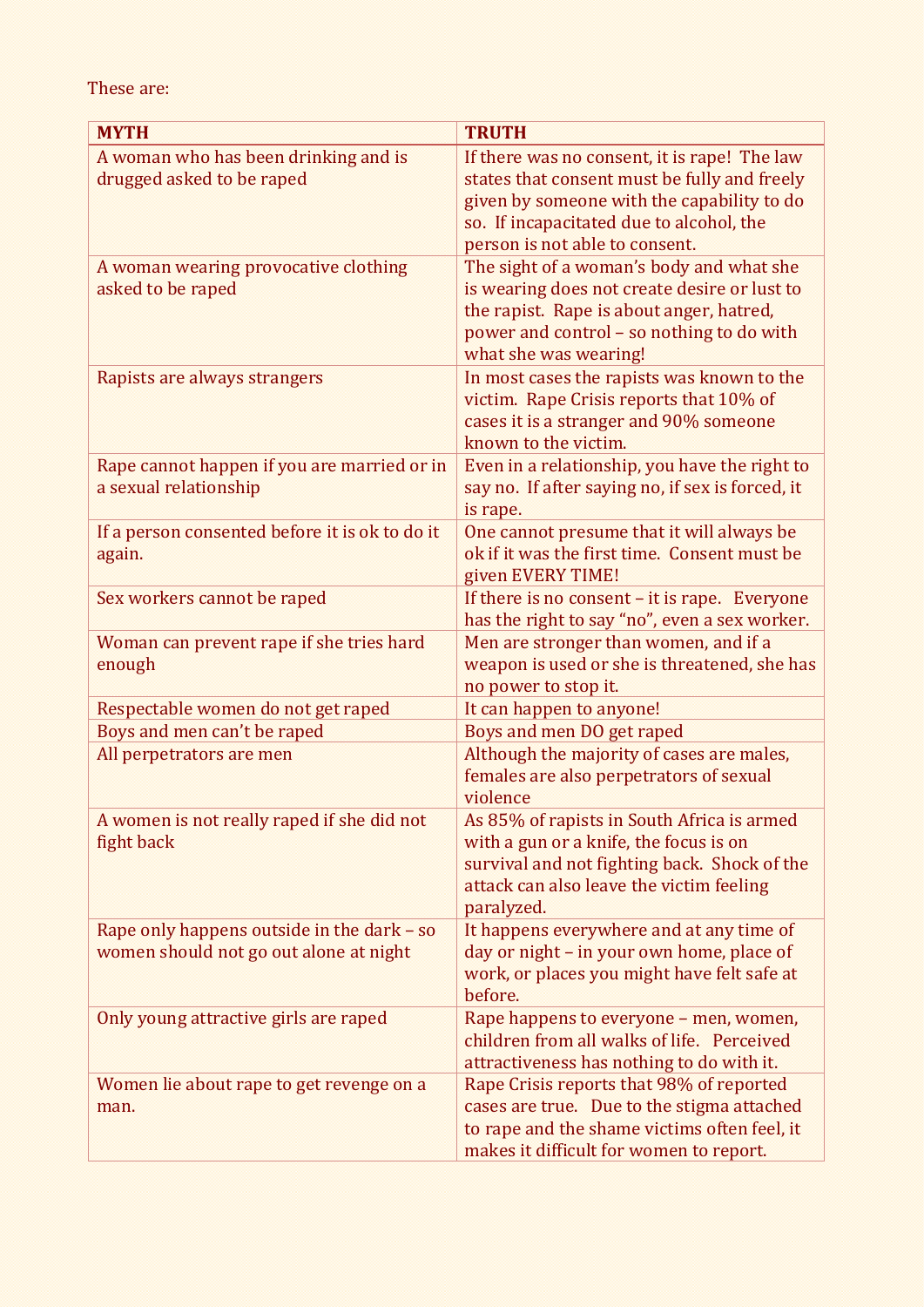#### **The effects of myths:**

**The power in rape myths lie in their utility to protect us from the uncomfortable reality, extent and truths about victims and perpetrators.** If you understand the truth you will know that you or your loved ones can fall victim to this crime – most people prefer not to think about this or avoid the issue. These myths therefore serve the purpose of explaining why rape victims deserve to be raped and reaffirms an individual's false sense of security that they are somehow immune to rape. This leads to people not believing the victim and blaming the victim.

These myths also allows perpetrators to justify their behaviour.

It suggest to women that they can control not being a victim by always doing the good and the right things. If it then does happen, the victim will not report or tell family and friends due to feelings of guilt and shame – resulting in no healing for the victim.

**The more these myths are believed the harder it will be to do something about this crime in our country.**



*SUPPORT THE EPIC FOUNDATION, CONTACT: Cell: 082 940 6230 Email: [info@epicfoundation.org.za](mailto:info@epicfoundation.org.za)*